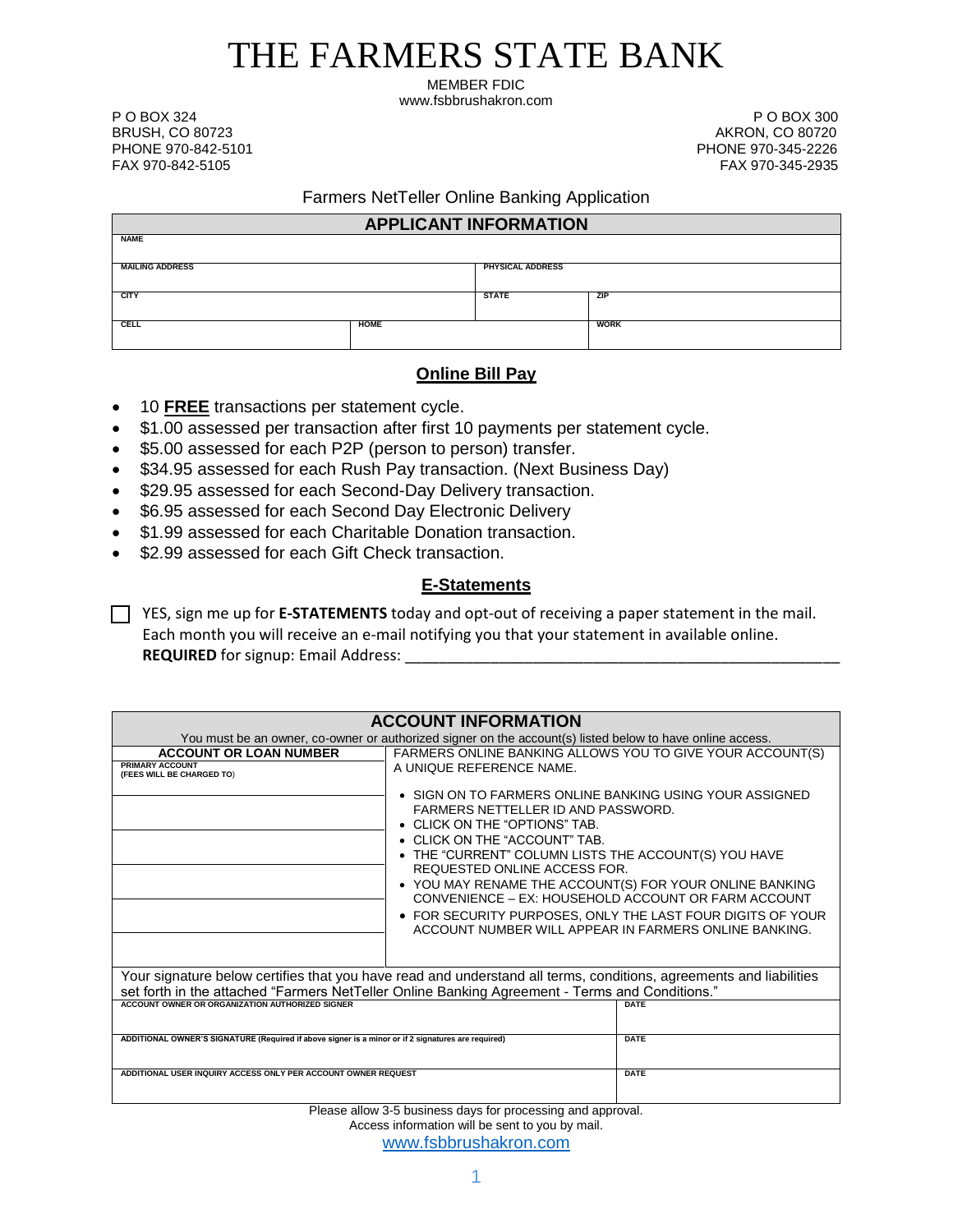#### **Farmers State Bank Online Banking and Mobile Service Agreement Terms and Conditions and Electronic Consent**

#### **Definitions**

In this document we, our, Bank and us refers to The Farmers State Bank of Brush and any agent, independent contractor, designee or assignee that The Farmers State Bank of Brush may involve in the provisions of any Internet banking services. The following terms are defined:

- "You" and "your" refers to the customer using FSB NetTeller.
- "Account" or "Accounts" mean any checking, NOW, savings, money market, certificate of deposit, ODP or loan that you maintain with The Farmers State Bank of Brush.
- "User ID" is the identification necessary to access FSB NetTeller, and will be issued by us.
- 'Password" is a string of characters used for user authentication to prove identity and is selected by you.
- "Available Balance" is the Current Balance in an account less any activity that has not yet cleared the Account (such as pending deposits, debit card transactions and withdrawals), less any holds, plus applicable available ODP balance. Your "Available Balance" may fluctuate during the day due to pending deposits and debit transactions.
- "Current Balance" is the total amount of funds on deposit for your Account, before pending transactions or holds.
- "Transfer Instructions" are the instructions you give us to transfer funds between accounts accessible to you via FSB NetTeller.
- "Banking Business Day" is any day Monday through Friday, except for bank holidays.
- "Account Transfer Cutoff Time" means 5:00 p.m. Mountain Time for transfer between your eligible account(s).
- "Bill Payments Cutoff Time" means 1:00 p.m. Mountain Time.
- "Our Website" means The Farmers State Bank of Brush Website located a[t www.fsbbrushakron.com](http://www.fsbbrushakron.com/)
- "Our Address" means for The Farmers State Bank of Brush, P.O. Box 324, Brush, CO 80723; 200 Clayton St., Brush, CO 80723; P.O. Box 300, Akron, CO 80720; 101 Main Ave., Akron, CO 80720
- "Our Telephone Number" means for The Farmers State Bank of Brush. 970-842-5101 or 970-345-2226
- "FSB NetTeller" means the online banking service provided by The Farmers State Bank of Brush.
- "PDF" means a Portable Document Format document.
- "Mobile Device" means a supported mobile device including a cellular phone or other mobile device that is web-enabled and/or capable of sending and receiving text messages. "Rooted" or "jailbroken" devices are not supported mobile devices. A rooted or jailbroken device is a device from which the standard protections and limitations have been removed.
- "SMS" means Short Message Service is a text messaging service component of most telephone, World Wide Web, and mobile device
- systems. It uses standardized communication protocols to enable mobile devices to exchange short text messages.
- "Substitute Check" means an electronic image of the original paper check.

#### **Our Mutual Agreement**

This agreement, along with the Regulation E Disclosure, Regulation CC Disclosure, Deposit Account Agreement and any written application for electronic banking services, whether provided electronically or on our Website, serves as our agreement with you governing your use of FSB NetTeller and your accounts accessed through FSB NetTeller. All of these agreements, as amended from time to time, are incorporated into this agreement by reference.

When you or your authorized party use FSB NetTeller, you accept and agree to be legally bound by the conditions and terms of all the agreements herein, to be responsible for all authorized transactions initiated through FSB NetTeller, and to be responsible for any unauthorized transactions to the extent permitted by law.

Your rights, liabilities and responsibilities for FSB NetTeller fund transfers are governed by this agreement and, to the extent applicable, by the provisions of the Federal Electronic Fund Transfer Act, the Federal Reserve Board's Regulation E, and Colorado law.

#### **General Provisions**

Your use of FSB NetTeller is subject to the following general terms and conditions:

#### **Use of FSB NetTeller**

Access - You may gain access to FSB NetTeller through a personal computer or, for some functions, a Mobile Device and a communication link for connecting to the Internet or mobile app. You will need to enter your User ID, Password and responses to multifactor authentication questions. You are solely responsible for the purchase, hook-up, installation, loading, operation and maintenance of all hardware, software and all related costs. Your responsibility includes, without limitation, utilizing recent versions of supported web-browsers, and accessing devices and commercially available antivirus, anti-spyware, and Internet security software. You are additionally responsible for obtaining Internet services via the Internet Service Provider or Mobile Device Service Provider of your choice, for any and all fees imposed by such Internet Service Provider, Mobile Device Provider and any associated communications Service Provider charges.

Virus Protection: We are not responsible for any electronic virus or viruses that you may encounter. We encourage our customers to routinely scan their PC using a reliable virus product to detect and remove any viruses. Undetected or unrepaired viruses may corrupt and destroy your programs, files, and even your hardware. Additionally, you may unintentionally transmit the virus to other computers.

In order to receive Electronic Communications and to optimize your use of FSB NetTeller, you will need to use Microsoft Edge, Apple Safari, Google Chrome or Mozilla Firefox. To receive an Electronic Communication from us by Mobile Device, your Mobile Device must be web-enabled and/or capable of receiving text messages. For best performance we recommend using a recent version of a supported web-browser. In order to keep copies of Electronic Communications, you will need to have access to a printer or have the ability to download information.

You acknowledge there are risks associated with using open networks, such as the Internet, and you hereby expressly assume such risks. You acknowledge that you have requested the Service for your convenience and have made an independent assessment of the adequacy of the Internet, Computer and Mobile Device and are satisfied with that assessment.

#### **Your User ID**

All FSB NetTeller transactions or inquiries must be initiated by use of your User ID and personal password. We will assign a FSB NetTeller User ID and temporary password after we have approved your application. You will use this ID and temporary password to sign on to FSB NetTeller for the first time. At that time, you will be required to select a new password of your choice. You may select a new username if you desire also. After that time, your password will not expire but for security purposes, we **recommend** that it be changed every 90 days. As part of the multifactor authentication, you will need to select an image and answer security questions. You agree any FSB NetTeller transaction or request initiated by use of your User ID and password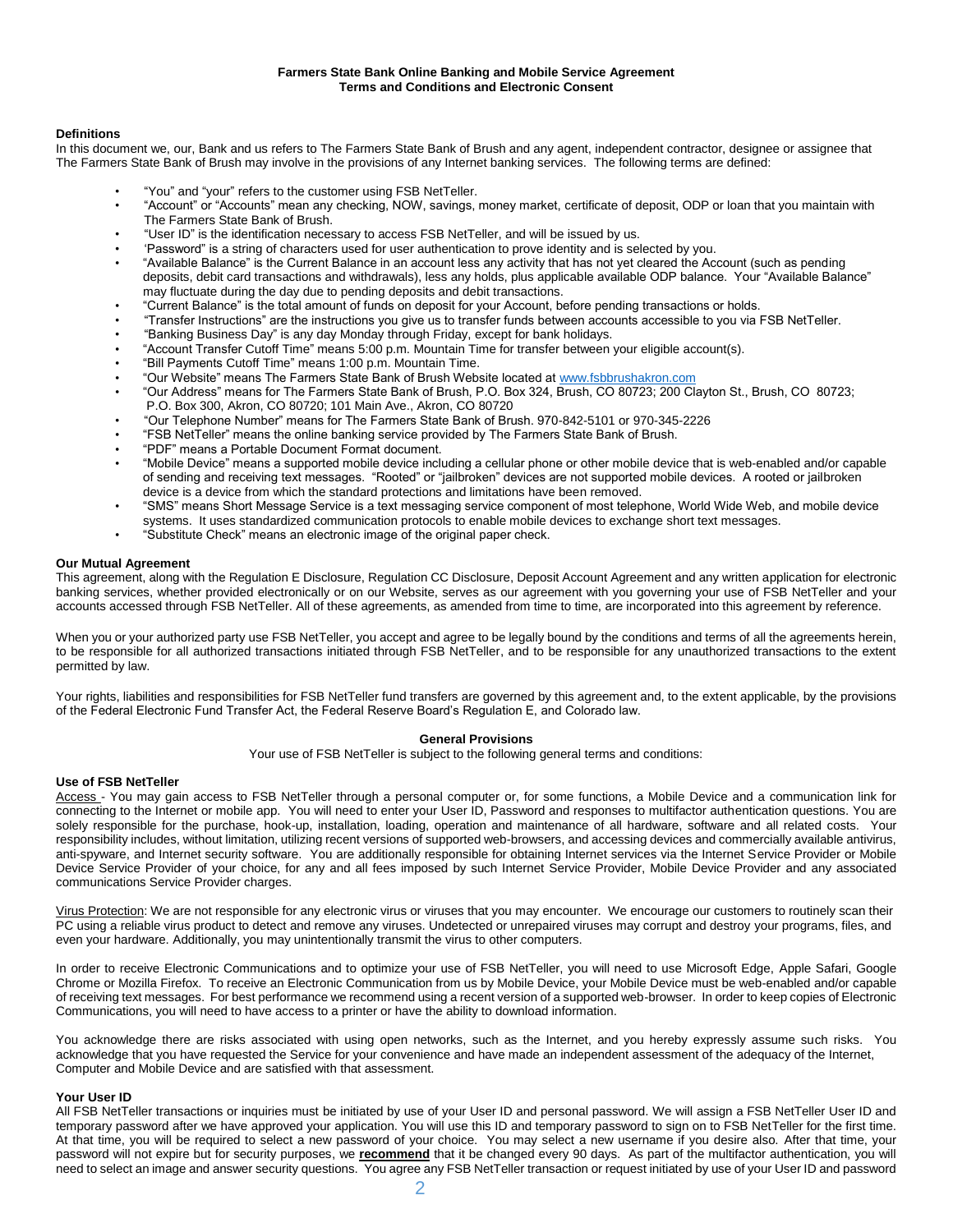will be subject to and governed by this agreement.

Your User ID and password are used to access your personal account information and should be treated as you would any other sensitive, personal information. Because your User ID and password serve as the principal security measure to your accounts through FSB NetTeller, you agree that:

- You will not make your User ID or password available to any unauthorized person. If you make your User ID or password available to anyone, either intentionally or negligently, you authorize that person to access your accounts through FSB NetTeller and to give us instructions relating to your accounts. You also authorize us to comply with such instructions.
	- Except to the extent prohibited by law or regulations, the following FSB NetTeller transactions using your User ID or password will be deemed to have been expressly authorized by you, and the person(s) initiating the transaction will be deemed an authorized user:
		- Any FSB NetTeller transaction which results in the transfer of funds from one account you may access through FSB NetTeller to any other account you may access through FSB NetTeller, even if a subsequent transfer by a co-owner of the second account results in the transfer of such funds to or for the benefit of the co-owner or third party.

For any FSB NetTeller transaction which you contend is unauthorized, you agree to the following:

- to cooperate fully in the investigation of the unauthorized transaction,
- to assign to us your right of recovery against the wrongdoer if we credit your account, and
- to assist and cooperate fully with us in the recovery of any loss and prosecution of the wrongdoers.

# **Errors and Questions**

In case of errors or questions concerning transactions completed with FSB NetTeller, do one of the following as soon as possible:

- Telephone Farmers State Bank of Brush at 970-842-5101 or Akron 970-345-2226 or
	- Write Farmers State Bank of Brush at P O Box 324, Brush, CO 80723
	- or Farmers State Bank of Akron at P O Box 300, Akron, CO 80720

We must hear from you within sixty (60) days after you receive the first statement or notification in which the error or problem appeared. Please include the following information:

- Name
	- Account Number
	- Description of the error including the amount
	- Explanation of why you believe it is an error or why you need more information

We will report back to you the results of our investigation within ten (10) business days after we hear from you. If we need more time, we may take up to forty-five (45) business days to investigate. If we choose to take up to forty-five (45) business days, we will give you provisional credit to your account within ten (10) business days. If we decide there was no error, we will furnish you with a written explanation within three (3) business days after the investigation is complete.

#### **Accounts Accessible**

Subject to approval, you may designate the accounts you wish to access through FSB NetTeller. You must be owner, co-owner, or authorized signer of each designated account. Business Account owners or corporate officer may authorize other users to inquire the Service with Bank approval. By using FSB NetTeller, you represent that you meet these requirements and you agree to be bound by this Agreement. We reserve the right to refuse FSB NetTeller service to anyone. You must log into FSB NetTeller at least once every 90 days or the service will go dormant. We will notify you of the dormant status. The access will be closed if you do not access FSB NetTeller 30 days after the dormant status notice.

# **Address Changes**

It is your sole responsibility and you agree to ensure that the contact information in your user profile is current and accurate. You agree to notify us promptly of any address change. This includes, but is not limited to, name, physical address, phone numbers and email addresses. Changes may be able to be made within the Options tab within FSB NetTeller or by contacting us at Our Address or Our Telephone Number. We are not responsible for any errors, including payment processing errors or fees incurred if you do not provide an accurate eligible account number, payment instructions or contact information.

#### **Customer Service**

The Bank and its third party providers are the developers of FSB NetTeller and its services. If you have any questions, complaints or claims with respect to the services, you may contact us by:

- Telephone Farmers State Bank of Brush at 970-842-5101 or Akron 970-345-2226 or
- Write Farmers State Bank of Brush at P O Box 324, Brush, CO 80723
- or Farmers State Bank of Akron at P O Box 300, Akron, CO 80720
- Email us using the secure email through our website at www.fsbbrushakron.com

#### **Overdraft**

If your use of FSB NetTeller results in an overdrawn account, and the account is not covered by an approved line of credit or authorized transfer arrangement, you agree to make immediate payment to us in the amount of the overdraft, including any related service charges. You also agree that we may charge the overdraft and related service charges against your other accounts with us to the extent permitted by law or your agreement.

#### **Account Transfers**

You may transfer funds between the following accounts held at the Bank:

- Checking, NOW, Savings and Money Market accounts to Checking, NOW, Savings and Money Market accounts
- Checking, NOW, Savings and Money Market to Loan accounts to make payments
- Transfers from loan accounts may be permitted with the approval of a Loan Officer.

Transfer Instructions received after 5:00 P.M. Mountain Time will not be processed until the next business day.

You may be limited by federal law or per your agreement with us as to your ability to initiate transfers. Under Federal Regulations, you may not make more than six (6) pre-authorized or automatic transfers from a savings or a money market account during a given monthly statement period. You also cannot stop payment on transfers initiated through FSB NetTeller. To request a transfer, select Transfer tab and complete information needed. Transfer request after the Account Transfer Cutoff Time will be treated as being made on our next Banking Business Day. You must have sufficient funds available in the selected Account at the time of the transfer request is received. Each Transfer from a savings or money market Account using the FSB Mobile Service is counted as one of the six (6) limited transactions permitted each calendar month, as described in the Deposit Account Agreement. You may be subject to fees and even discontinuance of your specified type of Account if you exceed transaction limits of your Account using FSB NetTeller. Please see the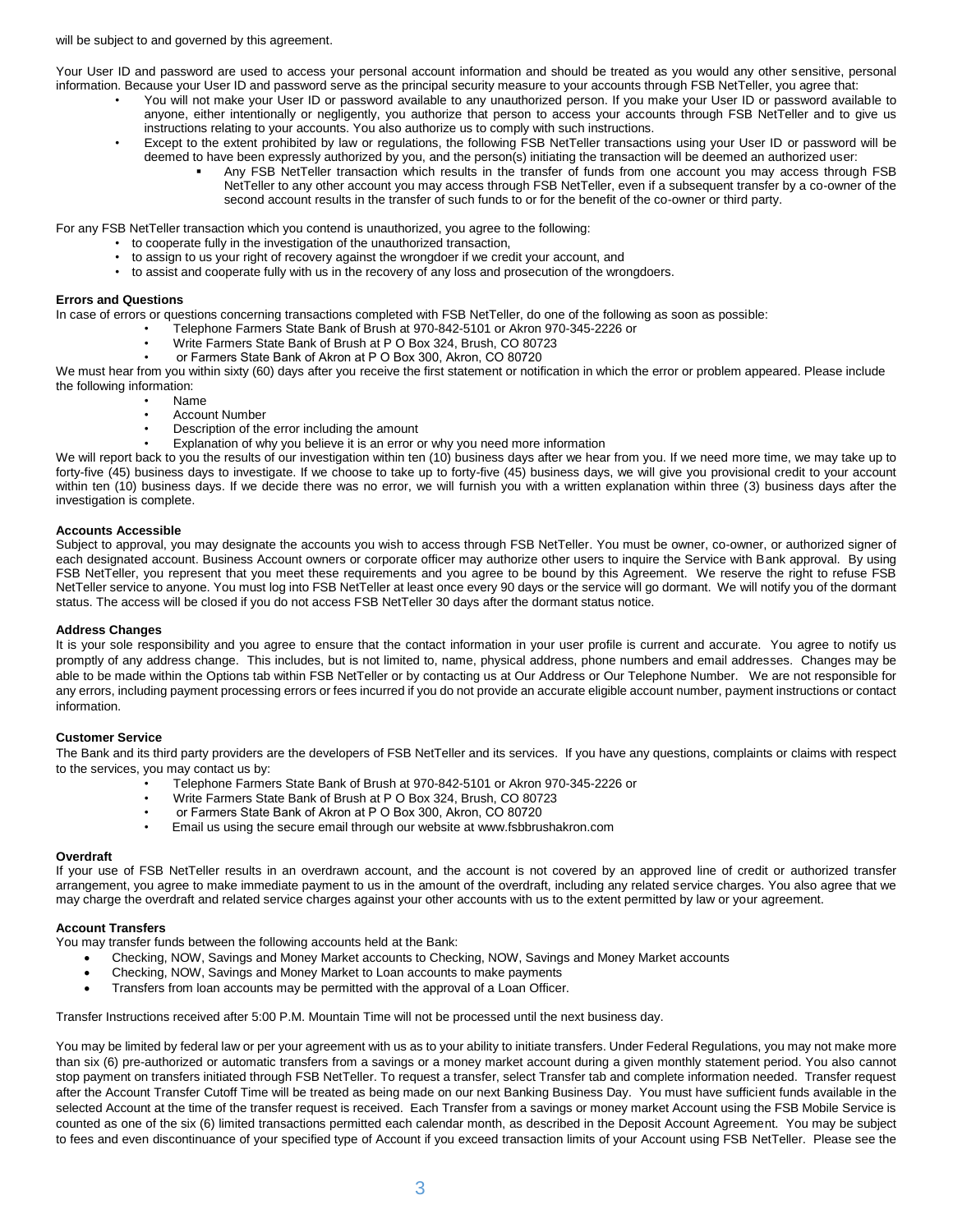applicable Deposit Agreement for more information. You agree to verify the successful completion of each transfer in your applicable Account balance and transaction history before withdrawing the transferred funds. You may also call Our Telephone Number to verify if a transfer has been completed.

#### **Balance Inquiries**

Shown balances of accounts may include deposits subject to verification by us. The balances may also differ from your records due to deposits in progress, outstanding checks or other withdrawals, payments or charges. A transfer request may not result in immediate availability because of the time required to process the request. Your transfer and payment instructions are not processed instantaneously. Every transaction is processed nightly after the close of each business day. Information on FSB NetTeller may not include transactions initiated the previous day. Our banking day ends at 5:00 P.M. Mountain Time.

#### **Our Liability for Incomplete Transactions**

It is our responsibility to process all transfers and other transactions initiated through FSB NetTeller in accordance with this agreement. We will be liable for damages caused by delay in process or error in process. We will not be liable if any of the following occurs:

- Funds are not available in your account,
- Funds are subject to legal process,
- You had knowledge of or questions about the possible malfunction of equipment when you initiated the transaction,
- Any natural disasters (fire, flood, tornado, etc.) or other uncontrollable circumstances (power failures, phone outages, etc.) that prevent proper completion of transactions,
- Other applicable laws and/or regulations exempt us from liability.

Limitation of Warranty and Liability: We will incur no liability if we are unable to complete any of your transaction requests because of Internet or communication line interruptions or failures. We make no promises that FSB NetTeller will be uninterrupted or free of error. If such an event may occur, our sole responsibility will be to use reasonable efforts to resume services. The foregoing shall constitute our entire liability and your exclusive remedy. In no event shall Farmers State Bank be liable for any direct, indirect, special, incidental, consequential, punitive or exemplary damages, including lost profits (even if we are advised of the possibility thereof) arising in any way out of the installation, use or maintenance of any computer equipment or the FSB NetTeller service.

### **Electronic Consent**

This Consent and Disclosure applies to all accounts you currently have or open in the future with us for which you are transacting electronically and wish to receive disclosures, statements and other communications online. You must be an owner/signer on all accounts you wish to authorize electronic delivery. You will receive an email stating your documents are available for viewing online. If you choose to receive any documentation electronically, you understand that you will not automatically receive the documents in paper form. We will not send paper communication on any account you are transacting on electronically until you withdraw this consent.

You have the right (or option) to have any of the documentation made available on paper form. You may obtain the documentation on paper by verbally requesting a paper copy at a Bank branch, or by mailing a signed, written request for a paper copy to a Bank branch. All requests should include the account number and the date of the document you wish to receive as well as your name and address. We may charge you a reasonable service charge for the delivery of paper copies of any communication provided to you electronically pursuant to this authorization (See Bank Fee Schedule). We reserve the right to provide a paper copy instead of electronic copy of any communication you have authorized us to provide electronically.

Consent to receive electronic communications includes:

- Legal and regulatory disclosures and communications associated with your account.
- Disclosures including periodic or monthly billing statements.
- Change in terms notices as to your account.
- Annual or revised privacy notice.

You have the right to withdraw your consent to receive any documentation electronically. You may withdraw your consent by verbally requesting so at a Bank branch, or by mailing a signed, written revocation to a Bank branch. All requests should include the account number, type of account documentation (Checking Notices/Statements, Certificate Notices, Loan Notices, etc.) and the revocation date as well as your name and address. Withdrawal of your consent to receive electronic communications will be effective only after we have a reasonable period of time to process it. It is your responsibility to provide us with an accurate and complete email address and to update promptly any changes in this address.

To access, download and print the documents, you will need to have a personal computer with Internet service and email access. You will need the current version of an Internet browser and Adobe Acrobat Reader.

All communications in either electronic or paper format from us to you will be considered in writing. You should print or download for your records a copy of any online documents.

We reserve the right, in our sole discretion, to discontinue the provision of your electronic communications, or to terminate or change the terms and conditions on which we provided electronic communications. We will provide you with notice of any such termination or change as required by law.

#### **Bill Payment Service**

Access - On-line Bill Pay is made available through FSB NetTeller and FSB Mobile. Access to Bill Pay is registered to the FSB NetTeller user. Account - You must designate the account from which Bill Payments are to be made. By using Bill Pay you agree that, based upon instructions received from your password, we can charge your designated account by debiting and remitting funds on your behalf.

Payees - You must designate the complete name of the payee, the payee account number, and the payee's remittance address, all exactly as shown on the billing statement or invoice. We reserve the right to refuse to pay any payee designated by you. If we do so, we will notify you promptly. You hereby agree and authorize us to utilize the most effective means to process your transaction, including, without limitation, electronic, paper, or other draft means. You may pay any payee within the United States (including U.S. territories and APO's). The Farmers State Bank is not responsible for payments that cannot be made due to incomplete, incorrect or outdated information.

Bill Payments - In scheduling Bill Payments, do not use the payment due date. If the payee is to be paid by paper check (as indicated on the payee list), you understand and agree that paper checks are mailed to the payee and the payee may not receive the Bill Payment until five (5) to eight (8) business days after the date the Bill Payment is debited from your account. If the payee is to be paid electronically (as indicated on the payee list), you understand and agree that the payee may not receive the Bill Payment until three (3) to four (4) days after the date the Bill Payment is debited from your account. You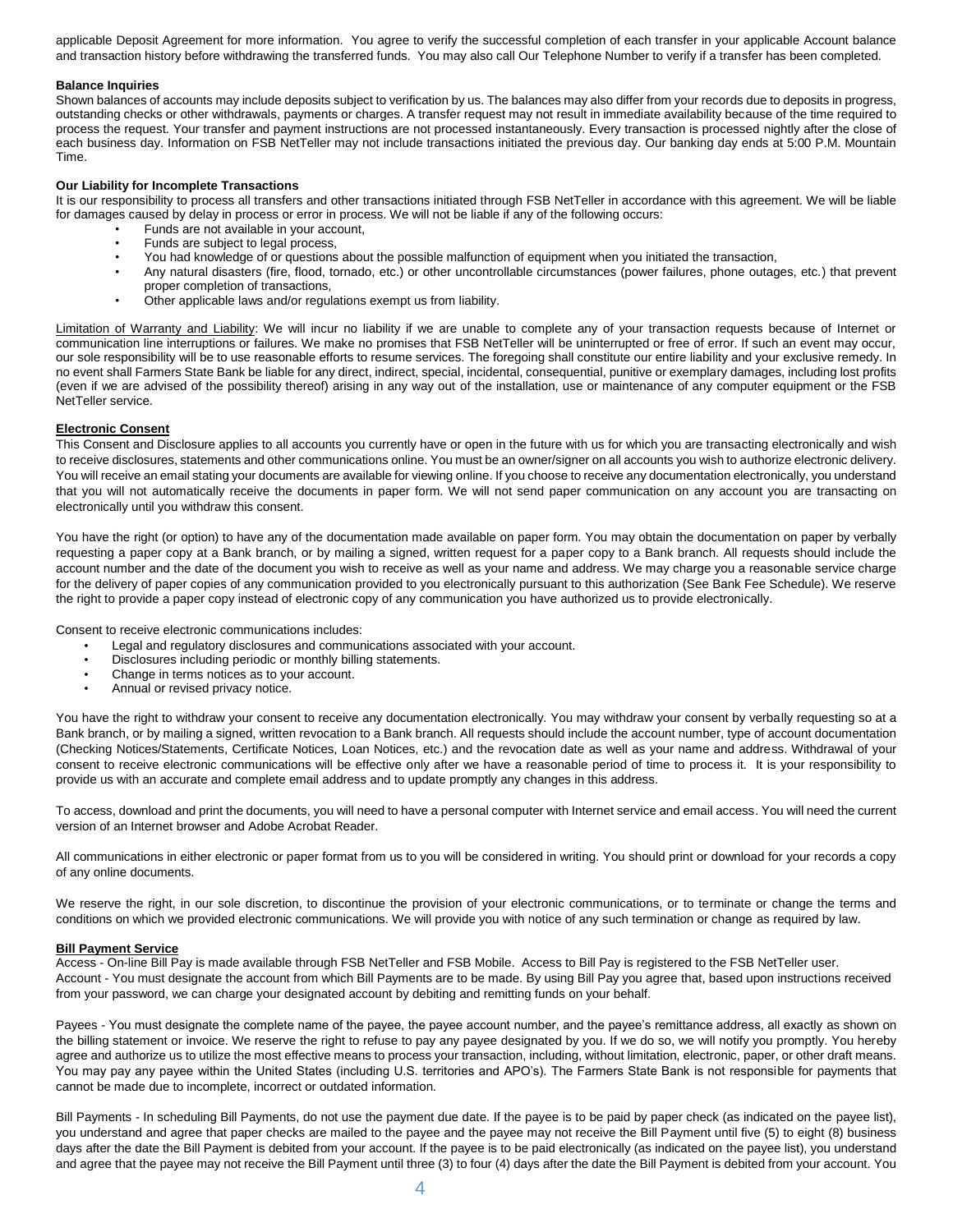understand and agree that we are not responsible for the timely delivery of mail or the improper transmission or handling of Bill Payments by a third party such as the failure of the payee to properly post a Bill Payment to your account with the payee.

Bill Payments made after the cut-off time will be processed on the following business day. The cut-off time on each business day is 1:00 PM Mountain Time. Farmers State Bank of Brush reserves the right to change the cut-off time. You will receive notice in advance of any change.

Recurring Bill Payment is one that is automatically rescheduled by the Bill Payment service. Based upon your selected frequency settings for the Bill Payment, a process date is calculated for the next occurrence of the Bill Payment. Payments can be set up with the following frequencies: Weekly, Biweekly, Monthly, Semi-Monthly, Quarterly, Semi-Annually, Annually. A recurring scheduled payment can be set up in advance to any date in the future. A 'one time' payment can be set up to be processed up to five (5) years in the future.

The system will calculate the Estimated Arrival Date of your payment. This is only an estimate, so please allow ample time for your payments to reach your "Payees."

Available Funds - You agree to have available and collected funds on deposit in the account that you designate in amounts sufficient to pay all Bill Payments requested. Farmers State Bank of Brush reserves the right, without liability, to reject or reverse a Bill Payment if you fail to comply with the above requirements or any other terms of this Agreement. If you do not have sufficient funds in the account and Farmers State Bank of Brush has not exercised its right to reverse or reject a Bill Payment, you agree to pay for such Bill Payment obligations on demand.

Processing Times - Processing occurs twice daily, at 6:00 AM Mountain Time, and at 1:00 PM Mountain Time. Payments will be processed on the date scheduled at the earliest possible processing time. If the payment was scheduled with today's date and the last processing time has passed, the payment will be processed at the next possible processing time. For example:

A payment scheduled with today's date and entered at 9:00 AM Mountain Time will process today at 1:00 PM Mountain Time.

A payment scheduled with future date, regardless of time entered will process at 1:00 PM on the scheduled date.

Payments do not get processed on holidays or weekends. If a scheduled payment falls on a holiday or weekend, it will be processed the Friday before the weekend, or the last business day before the holiday.

Canceling a Payment -You may add, edit, or delete a payment up until 6:00 AM Mountain Time on the day the payment is scheduled to be sent. If a sameday payment is submitted between 6:00 AM Mountain Time and 1:00 PM Mountain Time it may be edited up until 1:00 PM Mountain Time.

Stop Payments - Once a Bill Payment has been debited from your Account, you cannot cancel or stop a Bill Payment which has been paid electronically. You may be able to stop a Bill Payment paid by paper check by contacting us by telephone before the paper check has cleared (you can contact us by telephone or check your account online to determine if the check has cleared). You may also place a Stop Payment on the paper check yourself by using FSB NetTeller. If the paper check has not cleared, we will process your Stop Payment. To be effective, a Stop Payment request must precisely identify the name of the payee, the payee account number, the check number, the amount, and scheduled date of the Bill Payment.

The stop payment order is effective for six (6) months unless renewed through FSB NetTeller or in writing before the expiration six (6) months. It will automatically terminate and Farmers State Bank is free to pay the check. In such an instance, you hereby release and further agree to release and waive any and all claims against the Bank with respect to the stop payment order or the check itself and you further agree to indemnify and hold the Bank harmless with regard to any and all claims involving the stop payment order and/or check, which includes Bank's reasonable attorney's fees and costs.

Fees -You agree to pay the fees and charges for your use of FSB NetTeller Bill Pay as set forth in the current Fee Schedule. You agree that all such fees and charges will be deducted from the account designated "Primary Checking Account" on your Application Form. If you close your Primary Checking Account, you must contact us immediately to designate another account as your Primary Checking Account. If you fail to designate a Primary Checking Account, we will apply any such fees to any account on which you are an owner and that is subject to right of set-off.

- A fee will be assessed \$1.00 per payment after the first ten payments per statement cycle.<br>
A fee will be assessed \$5.00 for each P2P (person to person) transfer
- A fee will be assessed \$5.00 for each P2P (person to person) transfer.<br>
A fee will be assessed at \$34.95 per item for a Rush Pay transaction
- A fee will be assessed at \$34.95 per item for a Rush Pay transaction. (Next Business Day)
- A fee will be assessed at \$29.95 per Second-Day Delivery transaction.
- $\triangleright$  A fee will be assessed at \$6.95 per Second Day Electronic Delivery.<br> $\triangleright$  A fee will be assessed at \$1.99 per Charitable Donation transaction
- A fee will be assessed at \$1.99 per Charitable Donation transaction.
- A fee will be assessed at \$2.99 per Gift Check transaction.

The Farmers State Bank of Brush reserves the right to charge you for research time set forth in the current Fee Schedule involving Bill Payments no longer available in your screen history.

### Liability -

- Subject to the limitations herein, if you follow the procedures for Bill Payment set forth in this Agreement and you are assessed a penalty or late charge, our total liability to you shall be up to a maximum of fifty dollars (\$50).
- In the event that you do not comply with the provisions of this Agreement, or you schedule a Bill Payment closer to its due date than the minimum required number of business days, we will have no liability and you will bear full responsibility for all penalties, late fees and all other costs.
- You are liable for the transactions made by you or by a person that you authorize even if that person exceeds his or her authority.
- You will be responsible for any Bill Payment request you make that contains an error or is a duplicate of another Bill Payment.
- We are not liable for a bill payment that is not made if you did not properly follow the instructions for making a bill payment.

# **Online eStatements Service**

Access – Online eStatements are available through FSB NetTeller. You can enroll in the Online eStatement Service through FSB NetTeller or can contact us for enrollment assistance. You can change your preference to receive Online eStatements or Paper Statements at any time. Any change to your Online eStatement preference will take effect in the next statement cycle. Your acceptance of the Online eStatement Service constitutes your request for, and agreement to accept electronically, any changes in terms or other legal notices regarding your Accounts or other financial services, and any advertisement or other information which would normally be included in your paper statement.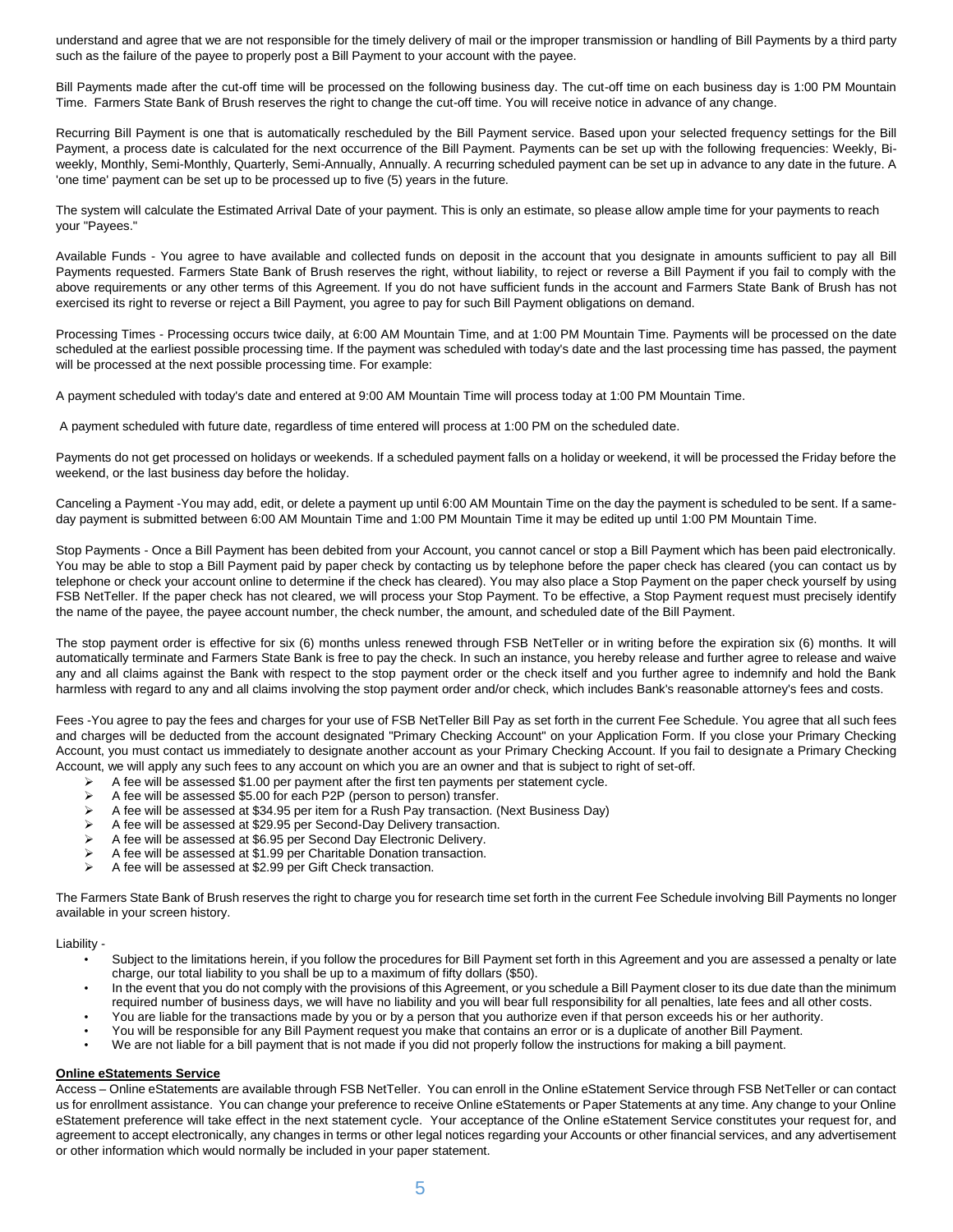Account - We offer Online eStatements for any checking account, NOW account, money market account, savings account and Ready Credit (ODP) account allowing you to replace your paper mailed statement, notices or documents with a PDF electronic version that you can view, save to your computer or print at your convenience. You can see your statements, notices and documents sooner than you would with mail delivery, plus you help the environment and save space in your file cabinet by going paperless. For a statement which contains the information for more than one account, "Combined Statement," the lead account must be accessible through FSB NetTeller and enrolled in Online eStatements to allow display of the "Combined Statement".

Hardware and Software - You are responsible for obtaining, installing, maintaining and operating all software, hardware or other equipment for your computer required in order to view, print and/or save your Online eStatement and legal notices. In order to access your Online eStatements through FSB NetTeller, you must have the capability to access the Internet and will need the current version of Adobe Acrobat Reader to enable you to read documents in PDF.

Availability – Online eStatements will be available on FSB NetTeller. The Bank will retain up to 18 months of Online eStatements starting from the first statement cycle at the time of enrollment. You can still request a paper copy of any of your statements which we have in our records and may be charged a fee. We will use our best efforts to deliver your Online eStatements in a timely manner and in accordance with any applicable time required by law. However, we shall incur no liability if we are unable to deliver your Online eStatement because of 1) FSB NetTeller is not working properly and you know or have been advised by us of the malfunction. 2) Circumstances beyond our control (such as, but not limited to, fire, flood, interruption in telephone service or other communication lines, interference from an outside force or legal restriction) prevent proper delivery and we have taken reasonable precautions to avoid those circumstances.

### **FSB Mobile Service**

Access - Our FSB Mobile Service is an Internet-based platform you access via a URL from your Mobile Device's browser or by downloading an App from either the Apple App Store or Google Play. FSB Mobile Service is offered as a convenience and is a supplement service to your FSB NetTeller via Our Website. It is not intended to replace access to the FSB NetTeller from your computer or other methods you use for managing your Accounts and services with us. We may limit the types and number of Accounts eligible for FSB Mobile Service. FSB Mobile Service may not be supported for all device models or all carriers at all times. While the Bank endeavors to provide you with prompt access to your Accounts, we cannot guarantee there will not be any delays/failures in transmissions and we are not liable for any delays/failures in transmissions. The Bank cannot guarantee the availability of underlying data services provided by your mobile carrier. We are not responsible for carrier data outages or "out of range" issues.

Account – FSB Mobile Service allows you access to information regarding your Accounts including the Current Balance; Available Balance; transaction history; conduct transfers between your Accounts; use Bill Pay Service to establish Payees, make and schedule payments, view pending payments, and view scheduled payments; capture check images and deposit checks to your Deposit Accounts (limited to the Mobile Service App for iPhone, iPad and Android Devices); locate Farmers State Bank ATMs and branches; and receive alerts regarding your Account activity to be sent to your Mobile Device.

Eligibility – To be eligible for the FSB Mobile Service, you must enroll in the Online Banking Service via www.fsbbrushakron.com. You must accept this agreement.

Enrollment – You must activate FSB Mobile Service through your computer at Our Website. You may enroll in the Text Service or Alerts by going to FSB NetTeller via Our Website. Internet access from your Mobile Device is required to enroll in FSB Mobile Service. You may also call us at Our Telephone Number for assistance. You must have a Mobile Device with which to use FSB Mobile Service. To register a Mobile Device for FSB Mobile Services, you must be the authorized user for the Mobile Device registered. You agree to provide us with true, accurate, current and complete information during the enrollment/registration process.

Touch ID Feature - **Important Notice**: If you choose to activate the Touch ID feature, which allows you to use your fingerprint to access your Mobile Device, the Touch ID feature will also permit you to log onto FSB NetTeller account access (for compatible devices only). If you share your Mobile Device with any other person, be advised that anyone who has a registered fingerprint on your Mobile Device can access your Account using the FSB Mobile App or Mobile Devices and that access permits user(s) to view your Account balances and conduct transactions. Please exercise caution if you share your Mobile Device and enable the Touch ID sign-on feature. You agree **not** to give Touch ID access to anyone whom you do not authorize to access your Accounts. If you share your Mobile Device with another person who has access to the Touch ID feature, you will be responsible for any funds withdrawn or transferred from your Accounts when such person uses your log on credentials, including an authorized fingerprint.

Mobile Alerts – Mobile Alert allows you to receive alert notifications for specific account statuses on your Mobile Device. Mobile Alerts must be added via FSB NetTeller.

Permitted Transfers – You may use the FSB Mobile Service to transfer funds between your eligible Farmers State Bank Accounts (Internal Transfer) and to send and manage payments using the Bill Pay Service. To request a transfer, select Transfer via the FSB Mobile Service and follow the instructions provided on your Mobile Device. If you submit your transfer request prior to the Account Transfer Cutoff Time, you will initiate an Internal Transfer via FSB Mobile Service. Transfer request after the Account Transfer Cutoff Time will be treated as being made on your next Banking Business Day. You must have sufficient funds available in the selected Account at the time the transfer request is received. Each Transfer from a savings or money market Account using the FSB Mobile Service is counted as one of the six (6) limited transactions permitted each calendar month, as described in the Deposit Account Agreement. You may be subject to fees and even discontinuance of your specified type of Account if you exceed transaction limits of your Account using the FSB Mobile Service. Please see the applicable Deposit Agreement for more information. You agree to verify the successful completion of each transfer in your applicable Account balance and transaction history before withdrawing the transferred funds. You may also call Our Telephone Number to verify if a transfer has been completed.

Bill Pay Using Mobile Device – See provision in the Bill Payment Service section of this agreement.

Right to Cancellation of Mobile Service – You may cancel FSB Mobile at any time from your profile a[t www.fsbbrushakron.com](http://www.fsbbrushakron.com/) or by contacting us at Our Telephone Number.

#### **Mobile Deposit Service**

The Mobile Deposit Service is a remote deposit capture service designed to allow you to make deposits to your Bank checking, savings, NOW or money market Accounts from your home or other remote locations by capturing a photo of eligible checks, called "Eligible Items," and delivering the images of the Eligible Item(s) and associated deposit information to the Bank or a third-party processor designated by the Bank.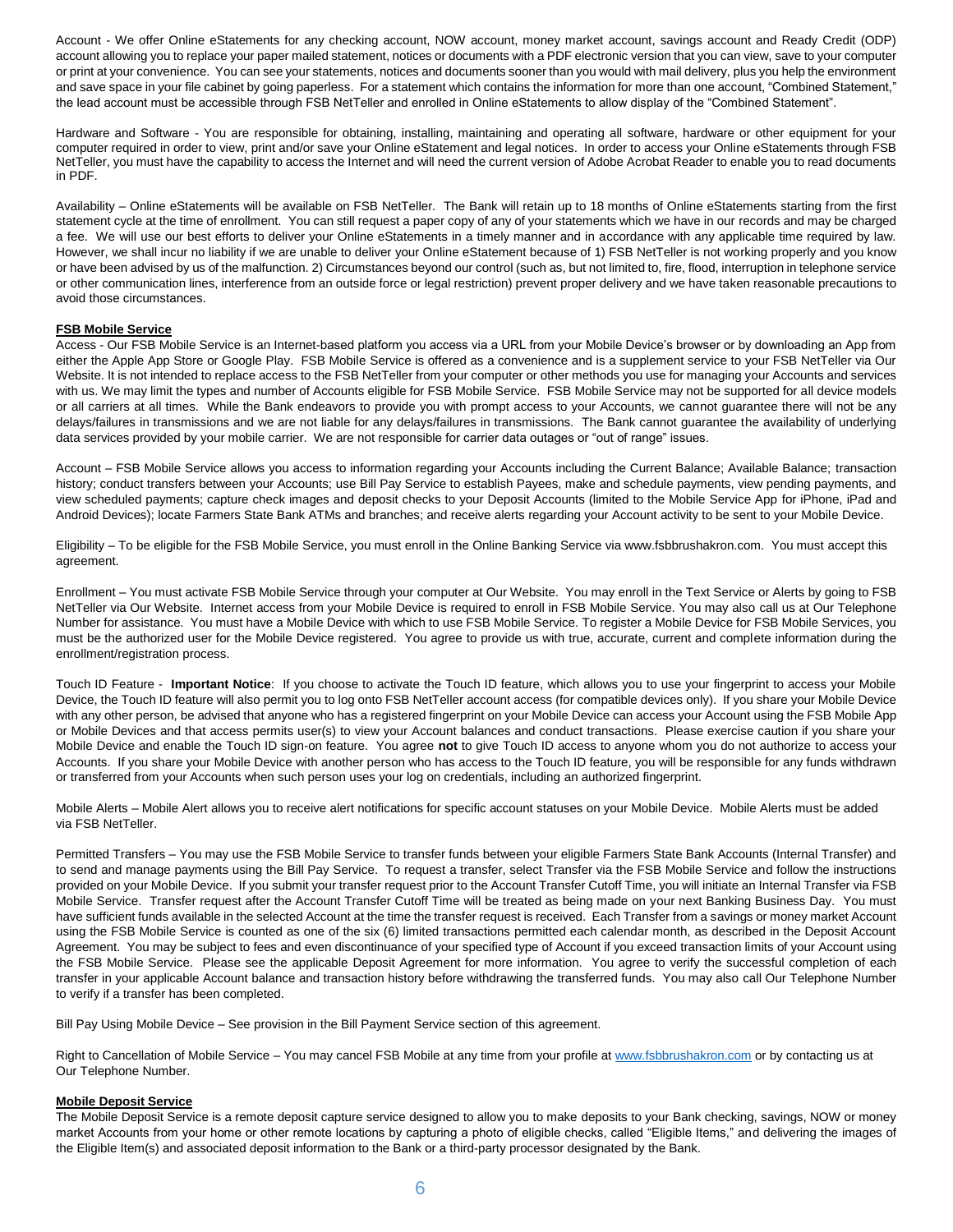Acceptance of these Terms – Your use of Mobile Deposit Service constitutes your acceptance of this Agreement. This agreement is subject to change periodically unless specifically prohibited by applicable law. The Bank will notify you of any material change either electronically or by physical mail to you at the most current address on record with the Bank. Notices shall be deemed delivered after one (1) business day if delivered electronically or after three (3) business days if sent by physical mail. Changes to this Agreement will be deemed effective no less than thirty (30) days after delivery (as calculated by the above mentioned standards). You will have the right to terminate this Agreement prior to the effective date of amendment. After the amendment becomes effective, continued use of the Mobile Deposit Service by you will indicate consent to be bound by the revised Agreement. Further, the Bank reserves the right, at its sole discretion, to change, modify, add, or remove portions from Mobile Deposit Service. Your continued use of the Mobile Deposit Service will indicate your acceptance of any such modifications to the Mobile Deposit Service. In addition, you provide the Bank with your express consent permitting us to contact you as necessary to provide the Mobile Deposit Service (including push notifications to your mobile device). Such activities may include, but are not limited to, providing account alerts, confirming account activity, confirming mobile remote capture deposits, undertaking fraud prevention, servicing, or for any other purpose as provided in this Agreement.

Limitations of Service – When using Mobile Deposit Service, you may experience technical or other difficulties. The Bank does not assume any responsibilities for any technical or other difficulties or any resulting damages that you may incur. This service has qualification requirements, and the Bank reserves the right to change the qualifications at any time without prior notice. The Bank additionally reserves the right to change, suspend or discontinue the Mobile Deposit Service in whole or in part, or your use of the service, in whole or in part, immediately and at any time without prior notice to you.

Hardware and Software – In order to use this Service, you must obtain and maintain, at your expense, compatible hardware and software as specified by the Bank. The Bank is not responsible for any third party hardware or software you may need to use this Service. Any hardware or software is accepted by you as is and is subject to the terms and conditions of the software agreement you enter into directly with the third party software provider at the time of download and installation. In addition, you understand and agree you are still subject to the terms and condition of any agreement you have with any unaffiliated third party service providers, including, but not limited to your mobile service provider (e.g. Viaero Wireless, Verizon, AT&T., Sprint, T-Mobile, etc.) or any third-party provider of or marketplace for the Services (e.g. Apple, Inc., Google, Inc. (Android)), and this Agreement does not amend or supersede any of those separate third-party service provider agreements. You understand that such service may provide for fees, charges, limitations and restrictions which might impact your use of the Services (e.g. data use charges, etc.), and you agree to be solely responsible for all such fees, charges, limitations and restrictions. You agree that only your mobile service provider is responsible for the performance and operations of its products and services, including your mobile device and the mobile service provider's own network. You agree to resolve any problems with your mobile service provider without involving the Bank, Apple, Inc., or Google, Inc. (Android). You must comply with the applicable third party terms when using the Services (e.g. you cannot be in violation of your wireless provider agreement when using this Service).

Mobile Deposit Unavailability – When using Mobile Deposit Service, you may experience technical or other difficulties. Mobile Deposit Service may be unavailable temporarily due to system maintenance or technical difficulties, including those of the Internet service provider, cellular service provider and Internet software. In the event Mobile Deposit Service is unavailable, you may deposit original check(s) at our branches, via mail, night depository, ATM or teller transaction. Bank will attempt to post alerts on our website or send you a targeted notification, of these interruptions in Service. Bank cannot assume responsibility for any technical or other difficulties or any resulting damages that you may incur. Some of the Services have qualification requirements, and Bank reserves the right to change the qualifications at any time without prior notice. Bank reserves the right to change, suspend, or discontinue Mobile Deposit Service, in whole or in part, or your use of the Service, in whole or in part, immediately and at any time without prior notice to you.

Fees – The Bank may opt to charge a fee for this Service. You are responsible for paying the fees for the use of the Service. The Bank may change the fees for use of this Service at any time pursuant to the section titled "Acceptance of the Terms" above. You authorize the Bank to deduct any such fees from any Bank account in your name. The Bank is not liable for any cost you may incur from cellular networks or other related equipment that may result from usage of this Service. You agree to pay our standard charges for expenses incurred in the legal process, including attorney's fees.

Qualifications For and Information Regarding the Service - Provisions of the Mobile Deposit Service to you is at the Bank's sole discretions and subject to approval. For new customers, in order to qualify for the Services, the bank may require the account be opened for a minimum of 30 days and otherwise be in good standing. For the purpose of this section and other provisions relating to the Mobile Deposit Service, any capitalized term not otherwise defined herein has the definition ascribed to it under the Check21 Act and the Federal Reserve Regulation CC promulgated pursuant to the Check21 Act. If you have met, in Bank's sole discretion, the conditions we have established for use of Mobile Deposit Services to make deposits via Electronic Images, the Bank will provide for acceptance for deposit to your account(s) the Electronic Images of Original Checks for collection as allowed under this Agreement and any related documentation. By depositing Electronic Images with the Bank via the Mobile Deposit Service, you give the Bank the same warranties and indemnities that the Bank, as a reconverting bank, would give under applicable law or regulation. You understand and acknowledge that all of the warranties deemed given by a depositor of a check to a bank under the Uniform Commercial Code (UCC), as applicable from time to time in the State of Colorado, shall also apply to any Electronic Image of an Original Check the same as if such Electronic Image or Substitute Check were a paper check within the meaning of the UCC as adopted by the State of Colorado (Colorado UCC). Accordingly, except to the extent that any warranties deemed given under the Colorado UCC are expressly superseded by the Check21 Act or the Check21 regulations, you understand you are deemed to give the Bank all the same warranties you would have given under the Colorado UCC for the deposit of an Original Check by transferring to Bank: (a) any Substitute Check; (b) an IRD or other item purporting to be a Substitute Check; or (c) any Electronic Image that purports to contain a Sufficient Copy of an Original Check or a Substitute Check. In addition to the other warranties listed in this Agreement, such warranties also include the following two (2) specific warranties regarding transfer and presentment:

- You warrant the Electronic Image the Bank converts to a Substitute Check meets the requirements described in 229.51(a)(1)-(2) of the Check21Regulation (found at 12 CFR 229.5(a)(1)-(2) for legal equivalence.
- And your warranty given above is deemed given to Bank and any other person, company or bank to which the Bank transfers, presents or returns a Substitute Check or a paper or electronic representation of the Substitute Check.

The above warranties are deemed given to Bank and any person, company or bank, to which Bank transfers, presents or returns any of the Images included in such electronic file as a Sufficient Image Copy or that purports to be a Sufficient Image Copy created by the Bank or any subsequent bank receiving a copy of such image. You represent that you shall permit no third parties to use the Mobile Deposit Service to deposit Original Checks to your account.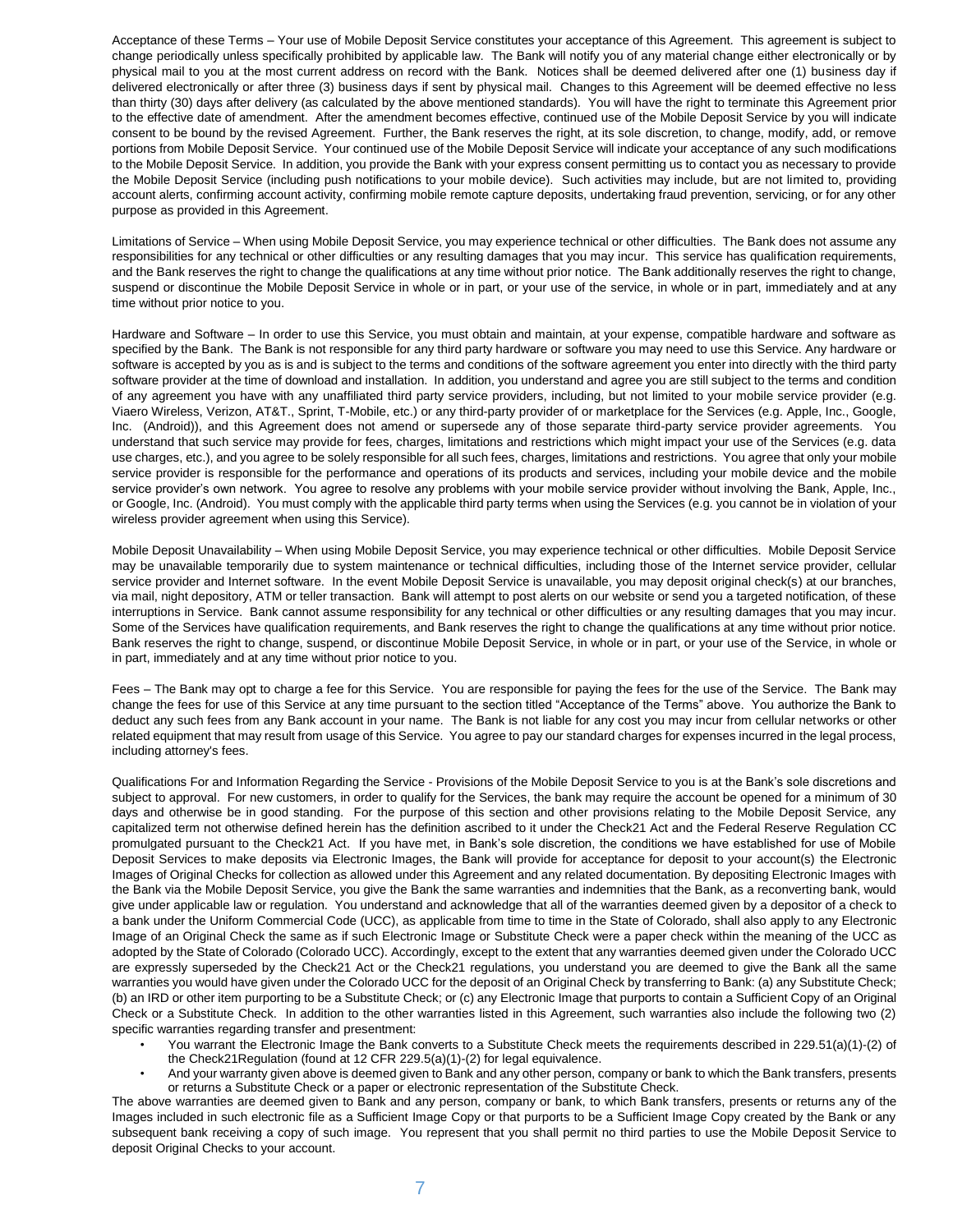Eligible Items – You agree to scan and deposit only "checks" as that term is defined in Federal Regulation CC ("Reg. CC"). When the images of the front and back of the check are transmitted to the Bank, they are individually or collectively converted to an electronic image for subsequent presentment and collection. It shall therefore be deemed an "item" within the meaning of Articles 3 and 4 of the Uniform Commercial Code. You agree that you will not scan and deposit any of the following types of checks or other items which shall be considered ineligible items:

- Checks payable to any person or entity other than the person or entity that owns the account that the check is being deposited into
- Checks containing an alteration on the front of the check or item, or which you know or suspect, or should know or suspect, are fraudulent or otherwise not authorized by the owner of the account on which the check is drawn
- Checks or items drawn or otherwise issued by you or any other person on any of your Accounts or on any Account on which you are an authorized signer or joint Account holder.
- Checks payable jointly, unless deposited into an account in the name of all the payees
- Checks drawn on a financial institution located outside the United States
- Checks that are remotely created checks or converted to a substitute check (as defined in Regulation CC)
- Checks not payable in United States currency
- Checks dated more than six (6) months prior to the date of deposit
- Checks that are "VOID" after 90 days
- Checks payable on sight or payable through Drafts (as defined in Regulation CC)
- Checks with any endorsement on the back other than that specified in this Agreement
- Checks that have previously been submitted through the Service or through a remote deposit service offered at any other financial institution, or otherwise previously converted to a substitute check, as defined by Regulation CC.
- Checks that are irregular, e.g. check amount number that differs from the written amount
- U.S. Savings Bonds
- Money Orders
- Checks or items with NO Magnetic Ink Character Recognition (MICR) line
- Cashier's checks (cashier's checks are checks issued by a bank and drawn on the bank or on the bank's account)

Endorsements and Procedures – Electronic Images shall be deemed received by Bank for deposit based upon time of receipt as well as successful receipt of Electronic Images that are complete, usable, and adhere to the standards discussed herein. If any Electronic Image is not complete, is not usable, or does not adhere to the standards, the Electronic Image may not be processed by Bank, in which event your deposit will be adjusted and notification provided. You understand we will process only your Electronic Images that comply with the standards discussed above and are Sufficient Image Copies, and we will use commercially reasonable efforts to present these Sufficient Image Copies for collection under the Check21 framework. The daily cut-off time for Personal RDC deposits is 4:00 p.m. Mountain Time. Such daily cut-off times may be adjusted by the Bank in its sole discretion from time to time upon notice to you. If the deposits are not received by the end-of-day cutoff time, they will be processed on the Bank's next Business Day. Bank shall give provisional credit for deposits subject to revocation of credit for deposits as provided in Regulation CC and the Uniform Commercial Code. The availability of funds for deposits via the Services is set forth in this Agreement. All checks submitted through the Services must be properly endorsed by you prior to transmittal. Unless otherwise instructed by the Bank, you agree that all checks deposited through this Service must (a) be signed by all required payees, and (b) state that they are "For Mobile Deposit Only–Farmers State Bank". You agree to follow any and all other procedures and instructions for use of this Service as the Bank may establish from time to time. Any loss that Bank incurs from a delay or processing error resulting from an irregular endorsement or other markings by you will be your responsibility. Bank has no responsibility or liability for any fees incurred due to the rejection of transmitted items for missing/incomplete endorsements.

Image Quality – The image of an item transmitted to us using Mobile Deposit Service must be legible. Each image must provide all information on the front and back of the original check at the time presented to you by the drawer, including, but not limited to, information about the drawer and the paying bank that is preprinted on the original check, MICR information, signature(s), any required identification written on the front of the original check and any endorsements applied to the bank of the original check. The image of an item transmitted to the Bank using this Service must be legible, as determined in the sole discretion of the Bank. Without limiting the foregoing, the image quality of the items must comply with the requirements established under Regulation CC and otherwise from time to time by the Bank, the Board of Governors of the Federal Reserve Bank, or any other regulatory agency, clearing house or association. The Bank accepts no liability and makes no guarantee that its image standards will be acceptable to other banks when presented for payment. Once the check image is received, it will be reviewed before it is accepted by us for deposit. If upon review of the check image, we determine the check information is not completed, is otherwise not usable, or does not conform to the Bank's deposit guideline, we may reject that deposit notwithstanding any confirmation by us of receipt of the deposit. Should this occur, we will provide you with a notice setting forth the reasons why your deposit could not be processed through the Mobile Deposit Service. At our sole discretion and without liability to you, we reserve the right to reject any check or item transmitted through Mobile Deposit Service. We are not responsible for any checks or items we do not receive or for the images that are dropped during transmission. By using Mobile Deposit Service you accept the risk that an item may be intercepted or misdirected during transmission. The Bank bears no liability to you or others for any such interception or misdirected items or information disclosed through such errors.

Receipt of Items – In general, all images processed for deposit through the Mobile Deposit Service will be treated as "deposits" under your current Deposit Account Terms and Conditions with the Bank. Any confirmation from the Bank that we have received the image does not mean the image contains no errors. The Bank is not responsible for any image it does not receive. The Bank reserves the right to reject any item transmitted through this Service, at the Bank's discretion and without liability. The Bank is not responsible for items the Bank does not receive or for images that are dropped during transmission. The Bank further reserves the right to charge back to Customer's account at any time any item that the Bank subsequently determine it was not an eligible item. You agree that the Bank is not liable for any loss, costs, or fees you may incur as a result of a chargeback of an ineligible item. Following receipt, Bank may process the image by preparing a "substitute check" or clearing the item as an image.

Deposit Limits – The Bank may establish limits on the dollar amount and/or number of items or deposits from time to time that you make via the Mobile Deposit Service. If you attempt to initiate a deposit in excess of these limits, the Bank may reject your deposit. If the Bank permits you to make a deposit in excess of these limits, such deposit will still be subject to the terms of this Agreement, and the Bank will not be obligated to allow such a deposit at other times. The current daily dollar limit is \$7,500.00; current monthly statement cycle dollar limit is \$75,000.00; current daily number of deposits is five (5) and current monthly number of deposits is ten (10). Daily and monthly deposit limits may vary for users of other services provided by the Bank at the sole discretion of the Bank. The Bank reserves the right to grant you higher or lower mobile deposit limits at any time, including limits different from those noted above, at the sole discretion of the Bank.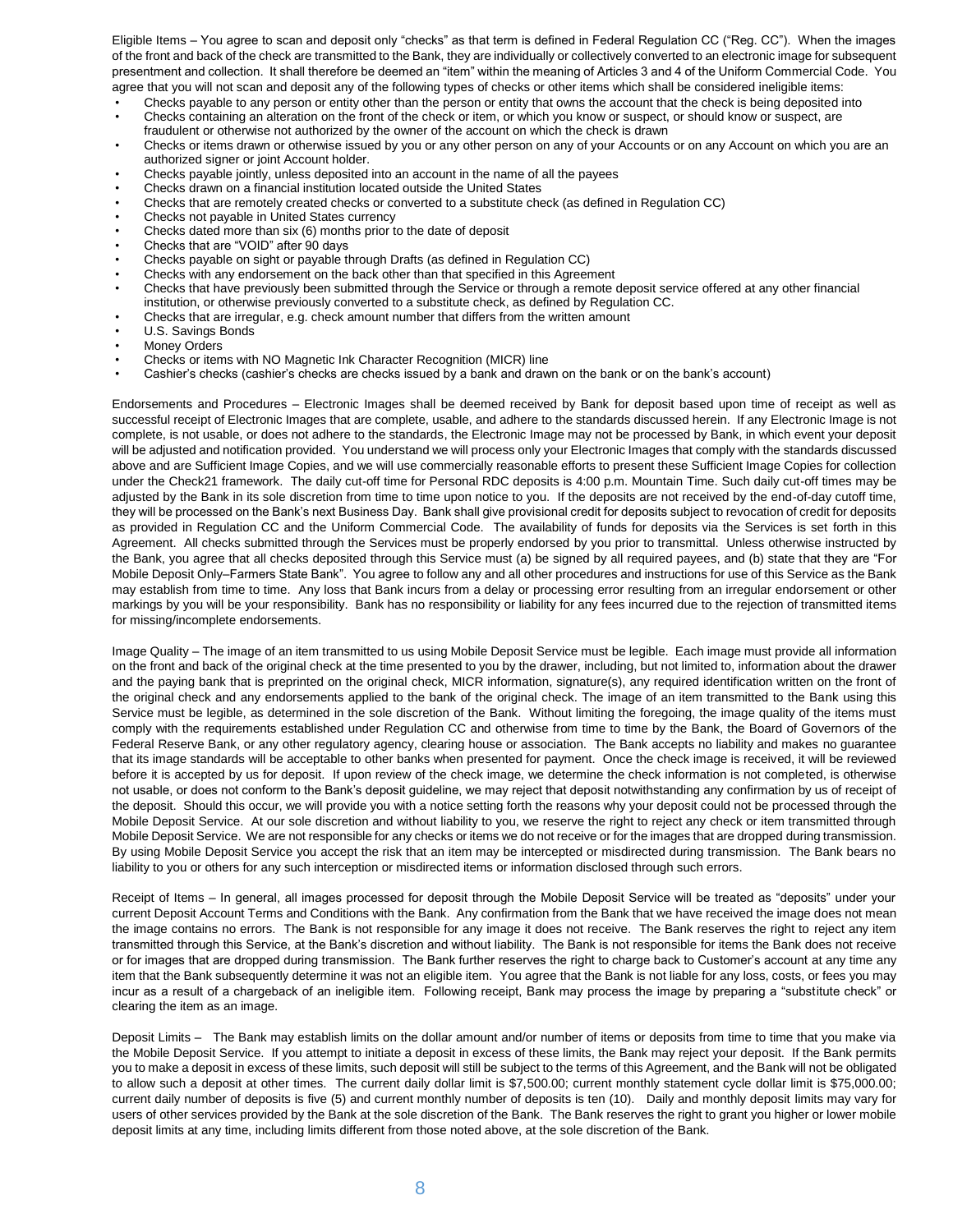Presentment – The manner in which the items are cleared, presented for payment, and collected shall be in the Bank's sole discretion, subject to the Deposit Terms and Conditions or other agreements governing your account.

Retention and Security of Original Checks – Upon receipt of a confirmation from the Bank that the check image has been accepted for processing, you agree to retain the check in safekeeping in a secure environment for at least fourteen (14) calendar days from the date of the image transmission. After fourteen (14) days, you agree to destroy the check that you transmitted as an image, prominently marking the face of the item as "VOID" in order to ensure that it cannot be presented for payment a second time. You should securely destroy the original item such as by shredding it. Image quality is reviewed by the Bank after submission, however, if the receiving bank does not accept the image, you may be required to present the original check for payment. During the time the retained check is available, you agree to promptly provide it to the Bank upon request. The Bank assumes no liability for losses you may incur if the receiving bank does not accept your image and you are unable or unwilling to present the original check for payment. You agree that you will never re-present the original check. You understand you are responsible if anyone is asked to make a payment based on an original check that has already been paid.

Availability of Funds – Right to Reject. We reserve the right to place a hold on or to reject any item(s) deposited through the Mobile Deposit Service. You agree that items transmitted using the Mobile Deposit Service are not subject to the funds availability requirements of Federal Reserve Board Regulation CC because this is considered an "electronic" deposit. Generally, and except as otherwise provided herein, items transmitted using Mobile Deposit Service will be available subject to the Bank's approval. If you make a deposit using Mobile Deposit Service before 4:00 PM Mountain Time, on a business day that the Bank is open, the Bank will consider that day to be the day of your deposit. However, if you make a deposit after 4:00 PM Mountain Time, or on a day that we are not open, the Bank will consider that deposit to have been made on the next business day that the Bank is open. You acknowledge all credits given by the Bank for an item are provisional, subject to verification and final settlement. The Bank shall have no liability for the return or refusal of any item. The Bank may also delay in making funds available due to the following circumstances:

- The Bank suspects the check you deposited may not be paid
- You redeposit a check that has been returned unpaid
- You have overdrawn your Account repeatedly in the past six months
- There is an emergency such as failure of computer or communications equipment
- The Bank believes a check you deposited is a duplicate image
- The Bank exercises its rights to investigate any unusual or suspicious items as determined by the Bank's sole discretion

The Bank will notify you if there is any type of delay in your ability to withdraw funds for any of these or other reasons, and the Bank will attempt to tell you when the funds will be available.

Returned Deposits – If original checks deposited through Mobile Deposit Service are dishonored, rejected or otherwise returned unpaid by the drawee bank, or any rejected or returned by a clearing agent or collecting bank, for any reason, including but not limited to, issues relating to the quality of the image, you agree the Bank may charge back the amount of the original check and provide you with an image of the original check, a paper reproduction of the original check or a substitute check. You will reimburse Bank for all loss, cost damage or expenses caused by or relating to the processing of the returned item. Without Bank's approval, you shall not attempt to deposit or otherwise negotiate an original check if it has been charged back to you.

Force Majeure – In no event shall the Bank be liable for delays, which happens for reasons beyond its control, including without limitation, act of civil, military, or banking authorities, national emergencies, riots, weather, unavoidable difficulties with equipment, the unavailability of the Internet, any errors in information provided, any difficulties caused by an internet or other service provider or any hardware or software failure, whether caused by a virus or otherwise.

# **Text Mobile Service**

The Text Mobile Service allows you to access available information from your Accounts via SMS (Short Message Service) from your mobile device. See your mobile service provider regarding any message and data fees. Text **STOP** to 89549 to cancel service. Text **HELP** to 89549 or call Our Telephone Number for more information. Listed below are the Text Mobile commands available for your use:

- $\cdot$  Bal = All Acct Bal
- Bal Mobile Short Name = Single Acct Bal
- Hist = All Accts Recent Activity
- Hist Mobile Short Name = Single Acct Activity
- Help = Commands
- $Stop =$ Cancel

#### **Notice of Rights and Liabilities**

Notify us immediately if your password has been lost or stolen. Failure to notify us immediately could result in the loss of all money accessible by your password. If your statement shows unauthorized transfers, notify us immediately. In the event your Computer or Mobile device is lost or stolen you agree to notify us immediately. We will take such preventive measures, which could include the canceling of access to FSB NetTeller, as are necessary to safeguard your account(s) and confidential information. In the event of compromise of your Mobile Device, we recommend you contact your Mobile Device Service Provider immediately. If any of your accounts have co-owners, each owner will be jointly liable for any obligation from the use of FSB NetTeller to access accounts.

# **Notice**

Any notice we send you electronically or via mail is considered effective. If any account has more than one owner, notification of one owner shall be considered effective notice to all.

#### **Information Authorization**

You authorize us to request and obtain consumer reports on you from any consumer reporting agency or any other source relating to the verification of your accounts. You authorize us to disclose any information when we believe it necessary for the conduct of our business or where disclosure is permitted by law. You authorize us to disclose any information for audit or research purposes or to law enforcement and regulatory agencies, for example, to help us prevent fraud. You authorize us to disclose information to companies that process data for us, companies that provide general administrative services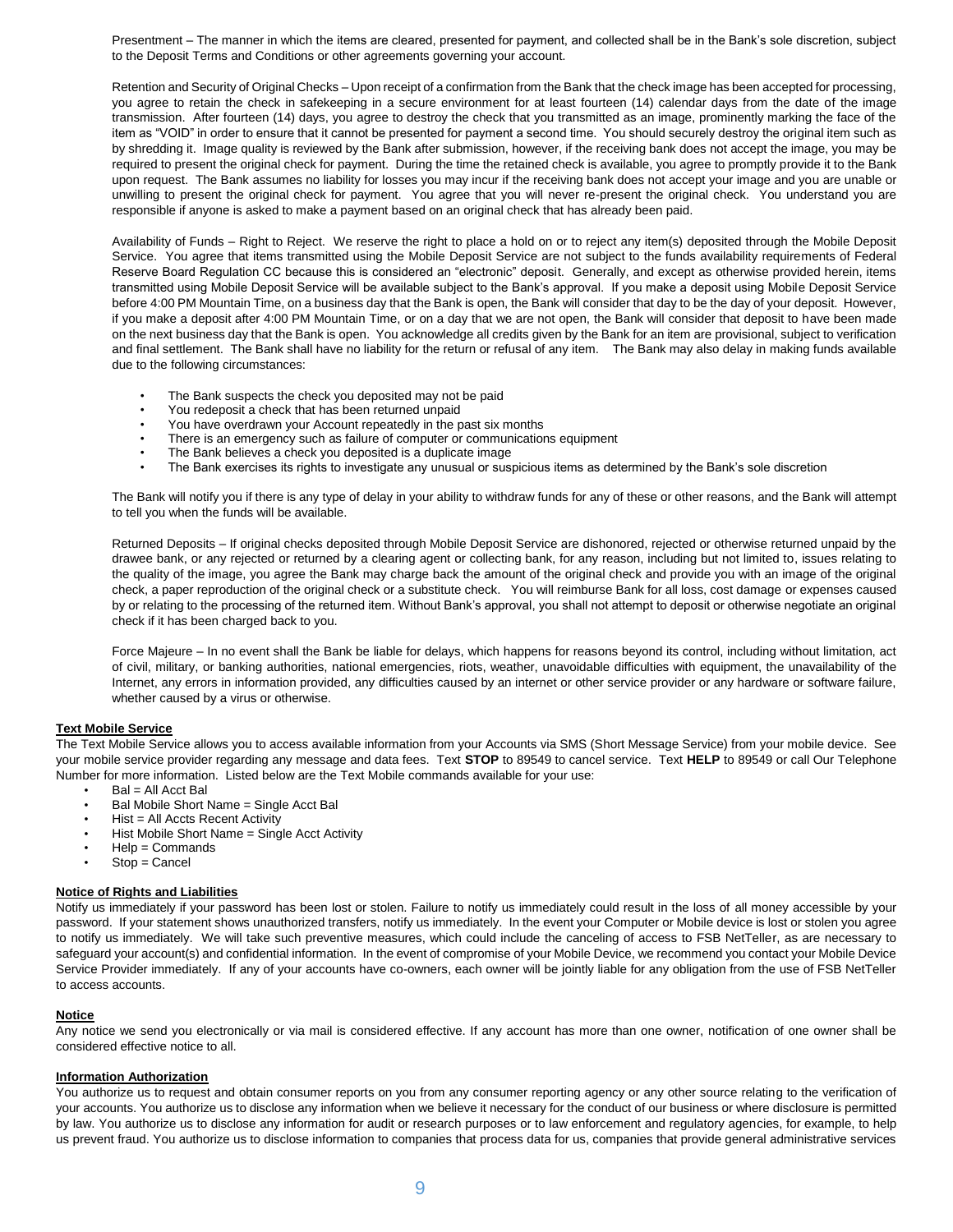for us, and consumer reporting agencies. You authorize us to disclose information to our affiliates as it relates to your transactions with us or our experience with you.

# **Termination**

Termination by You – If you wish to cancel or discontinue service, you must give written notice to Our Address. You will not be entitled to any refunds. Any payment(s) that have begun processing before the termination date request will be processed by us.

Termination by Us – You agree that we may terminate this Agreement or any Service offered to you or other co-owners at any time and for any reason without prior notice or cause. Without limiting the foregoing, this Agreement may be terminated if you breach any term of this agreement, if you use this Service for any unauthorized or illegal purposes or you use this Service in a manner inconsistent with the terms of your Deposit Terms and Conditions or any other agreement with the Bank. Termination or discontinuation shall not affect your liability or obligation under this Agreement.

If your use of this Service is terminated by us, previously scheduled Transfers that have not begun processing may be canceled or suspended.

**Enforceability** – The Bank may waive enforcement of any provision of this Agreement. No waiver of a breach of this Agreement shall constitute a waiver of any prior or subsequent breach of the Agreement. Any such waiver shall not affect the Bank's rights with respect to any other transaction or modify the terms of this Agreement

### **Assignment**

This Agreement may not be assigned to any other party by you. We may assign or delegate, in whole or in part, to any third party our rights or responsibilities under this Agreement.

**Severability** – In the event any provision of this Agreement shall be deemed to be invalid, illegal or unenforceable to any extent, the remainder of the agreement shall not be impaired or otherwise affected and shall continue to be valid and enforceable to the fullest extent permitted by law.

**Ownership and License** – You agree the Bank retains all ownership and proprietary rights in this Service, associated content, technology, and website. Your use of this Service is subject to and conditioned upon your complete compliance with this Agreement. Without limiting the effect of the foregoing, any breach of this Agreement immediately terminates Customer's right to use this Service. Without limiting the restriction of the foregoing, you may not use the Service 1) in any anti-competitive manner 2) for any purpose which would be contrary to the Bank's business interest, or 3) to the Bank's actual or potential economic disadvantage in any aspect. You may use this Service only in accordance with this Agreement. You may not copy, reproduce, distribute or create derivative works from the content and agree not to reverse engineer or reverse compile any of the technology used to provide this Service. You also agree not to interfere with or attempt to interface with the technology or the Services. Bank and its third party technology providers retain all rights, title and interest in and to the Services made available to you.

**Security Procedures and Communications** – Certain procedures, including the use of identification codes, encryption, password, logon identifications, persona or location identification number, repetitive codes, tokens and other security devices, systems and software (the "Security Procedures"), designed to verify the origination (but not errors in transmission or content) of instructions, orders and other communications (each, a "Communication") sent between you and the Bank may be used in connection with this Service. You agree any such mutually agreed-upon Security Procedures shall be deemed commercially reasonable. The Bank shall not be obligated to act on a Communication not transmitted in accordance with the Security Procedures and may refuse to act on any Communication where the Bank reasonably doubts its authorization, authenticity, contents, origination, or compliance with the Security Procedures. The Bank shall have no duty to discover, and shall not be liable for errors or omissions you. If the Bank complies with the Security Procedures in respect of a Communication, the Bank shall be entitled to act on that Communication and shall not be obligated to verify the content of such Communication, establish the identity of the person giving it, or await any confirmation thereof, the Bank shall not be liable for acting on, and you shall be bound by, any Communication sent in your name, whether or not authorized. Whenever the Security Procedures include the assigning to you of any confidential password, logon identification, security questions, personal or location identification number repetitive code, token or similar security devices. You shall implement such safeguards as are reasonably necessary to ensure the confidentiality and integrity of such security devices, and shall immediately notify the Bank if the confidentiality or integrity of any such security device or information has been breached, compromised, or threatened. You shall be solely responsible for the safekeeping of such security devices and assume all risk of accidental disclosure or inadvertent use of such security devices by any party whatsoever, whether such disclosure or use is on account of your negligence or deliberate acts or otherwise. The Bank shall not be liable for any loss or damage resulting from fraudulent, unauthorized or otherwise improper use of any security devices. With respect to the Services, you will complete each deposit promptly. If you are unable to complete your deposit promptly, you will ensure that your mobile device remains securely in your possession until the deposit has been completed. It is your responsibility to establish and maintain procedures to safeguard against unauthorized deposits. You will notify us immediately by telephone with written confirmation if you learn of any loss or theft of original checks. You will ensure the safety and integrity of original checks from the time of receipt until the time of destruction. If warranted in or reasonable judgement, we shall audit and monitor you, and you agree to cooperate with us to permit such monitoring to confirm you have satisfied your obligations under this Agreement.

**Accountholder's Indemnification Obligations** – You understand and agree you are required to indemnify the Bank and hold the Bank harmless against any and all claims, actions, damages, liabilities, costs, and expenses, including reasonable attorneys' fees and expenses arising from your use of the Service and/or breach of this Agreement. You understand and agree this paragraph shall survive the termination of this Agreement.

**DISCLAIMER OF WARRANTRIES** – YOU AGREE THAT YOUR USE OF ANY SERVICES AND ALL INFORMATION AND CONTENT (INCLUDING THAT OF THIRD PARTIES) IS AT YOUR RISK AND IS PROVIDED ON AN "AS IS" AND "AS AVAILABLE" BASIS. BANK DISCLAIMS ALL WARRANTIES OF ANY KIND AS TO THE USE OF ANY OF THE SERVICES, WHETHER EXPRESS OR IMPLIED, INCLUDING, BUT NOT LIMITED TO THE IMPLIED WARRANTIES OF MERCHANT ABILITY, FITNESS FOR PARTICULAR PURPOSE AND NON-INFRINGEMENT. BANK MAKES NO WARRANTY THAT ANY OF THE SERVICE WILL MEET YOUR REQUIREMENTS OR WILL BE UNINTERRUPTED, TIMELY, SECURE, OR ERROR-FREE. BANK MAKES NO WARRANTY THAT THE RESULTS OBTAINED WILL BE ACCURATE OR RELIABLE OR THAT ANY ERRORS IN ANY OF THE SERVICES OR TECHNOLOGY WILL BE CORRECTED.

**LIMITATION OF LIABILITY** – YOU AGREE THAT THE BANK WILL NOT BE LIABLE FOR ANY DIRECT, INDIRECT, INCIDENTAL, SPECIAL, CONSEQUENTIAL OR EXEMPLARY DAMAGES, INCLUDING, BUT NOT LIMITED TO, DAMAGES FOR LOSS OF PROFITS, GOODWILL, USE, DATA OR OTHER LOSSES INCURRED BY YOU OR ANY THIRD PARTY ARISING FROM OR RELATED TO THE USE OF, INABILITY TO USE, OR THE TERMINATION OF THE USE OF ANY REMOTE BANKING SERVICE, REGARDLESS OF THE FORM OF ACTION OR CLAIM (WHETHER CONTRACT, TORT, STRICT LIABILITY OR OTHERWISE), EVEN IF BANK HAS BEEN INFORMED OF THE POSSIBILITY THEREOF EXCEPT AS OTHERWISE REQUIRED BY LAW.